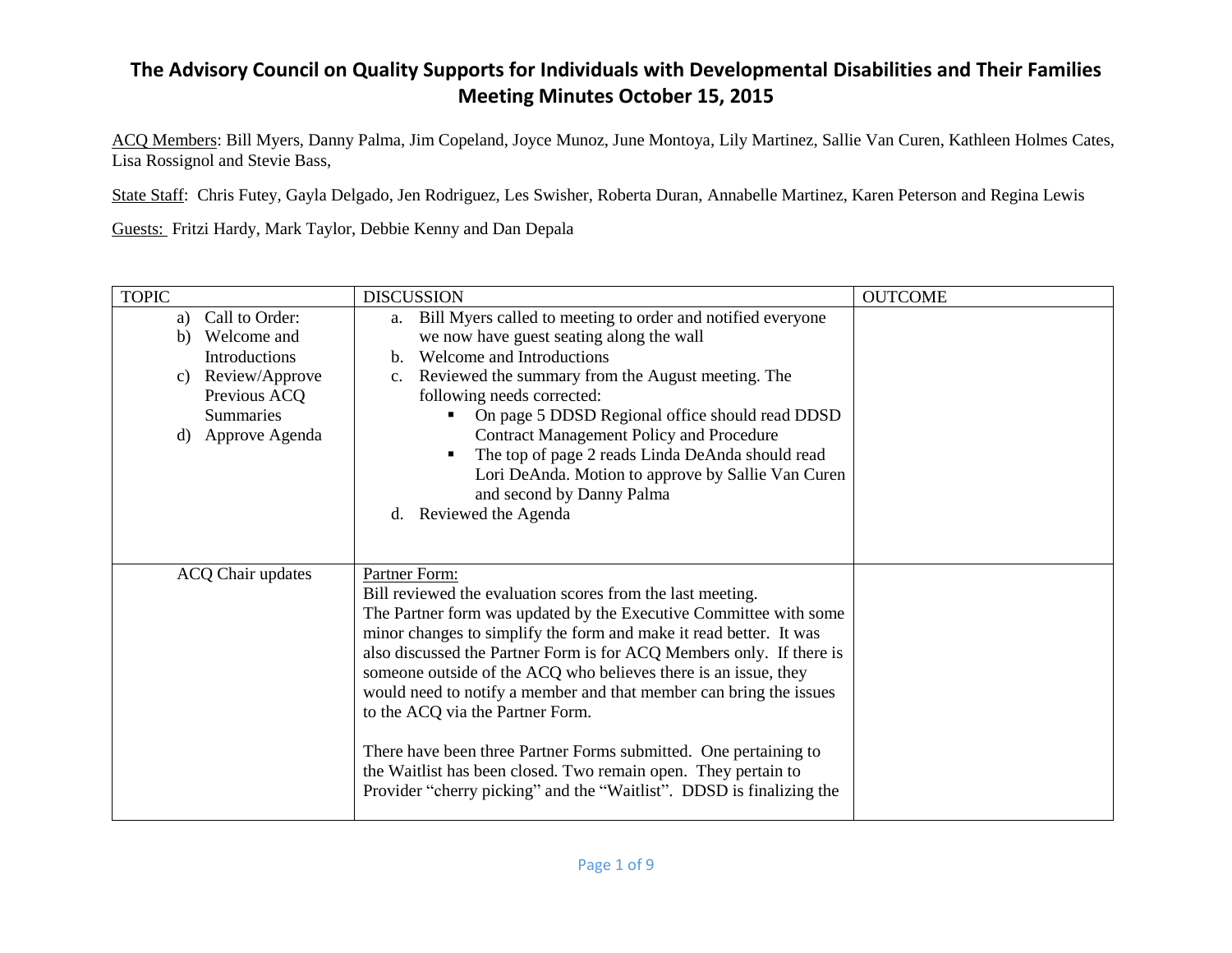| SFOC Policy and Procedure which will address the concerns bought        |                                       |
|-------------------------------------------------------------------------|---------------------------------------|
| forth from the "provider cherry picking" Partner form.                  |                                       |
| Southwest Conference on Disability:                                     |                                       |
| The ACQ had presence at this year's Southwest Disability                |                                       |
| Conference. Patrick Anaya represented the ACQ and reported there        |                                       |
| was minimal activity at the booth. A brochure on the ACQ was            |                                       |
| available for interested people to take.                                |                                       |
| Meeting with Secretary Ward on vetting process for self-advocates:      |                                       |
| Bill reported that the Executive Committee: Bill and Lori, along with   |                                       |
| DDSD Division Director, Cathy Stevenson, met with Secretary Ward        |                                       |
| regarding the barrier of the vetting process and self-advocate          |                                       |
| membership on the ACQ. Secretary Ward was responsive and                |                                       |
| understood the issues of the length of time it takes to complete the    |                                       |
| vetting process and challenges in recruiting self-advocates. Secretary  |                                       |
| Ward committed to work with the Governor's office to see if the         |                                       |
| vetting process can be eliminated for self-advocates. If this cannot be |                                       |
| done she is willing to look at other ways we can get self-advocate      |                                       |
| membership on the ACQ. At this time we do not have any updates          |                                       |
| from Secretary Ward as it has only been a couple of weeks since the     |                                       |
| meeting occurred.                                                       |                                       |
|                                                                         |                                       |
| Membership:                                                             |                                       |
| Membership discussion identified additional potential barriers such as  |                                       |
| travel and overnight accommodations It was suggested that the ACQ       | <b>Executive Committee to explore</b> |
| reach out to people on the Central Registry to provide information      | alternate ways people can             |
| about the ACQ as another opportunity to increase membership             | participate in ACQ meetings           |
| (possibly mail information with the DDSD Keeping in Touch Letters)      |                                       |
| and with the allocation letters. It was also suggested to reach out to  |                                       |
| people who are part of the Flexible Supports Model.                     |                                       |
|                                                                         |                                       |
| <b>ACQ Progress:</b>                                                    |                                       |
| Bill reviewed progress the ACQ has achieved this past year which        |                                       |
| includes creating the ACQ brochure, having a presence at the            |                                       |
| Southwest Conference on Disability, work on streaming the vetting       |                                       |
| process, writing a newsletter article for the DDSD quarterly            |                                       |
| newsletter, working with DDSD on their strategic "Wise Plan" and        |                                       |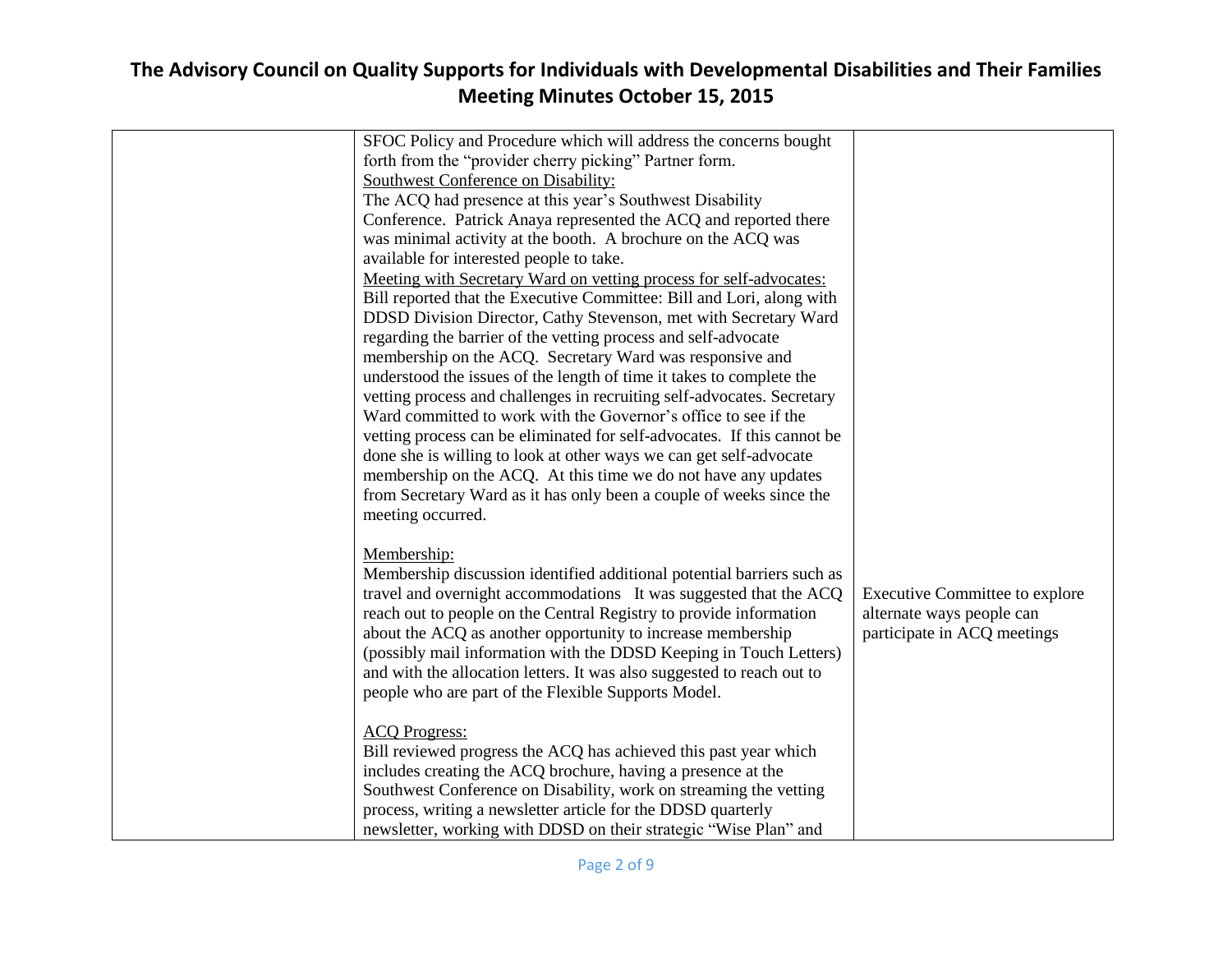| beginning development of an ACQ "Wise Plan" to define ACQ goals                                                                            |                                                        |
|--------------------------------------------------------------------------------------------------------------------------------------------|--------------------------------------------------------|
|                                                                                                                                            |                                                        |
| and objectives.                                                                                                                            |                                                        |
| Subcommittees:                                                                                                                             |                                                        |
| A Discussion on the subcommittees took place and it was requested                                                                          |                                                        |
| that the Executive Committee identify what the subcommittees were,                                                                         |                                                        |
| who were the Chairs and who were the members.                                                                                              | Send list of all subcommittees and                     |
| Lisa Rossignol volunteered to be a member of each<br>٠                                                                                     | members of those committees to                         |
| subcommittee.                                                                                                                              | the full ACQ                                           |
| Policy and Quality is chaired by Chris Futey and Lori                                                                                      |                                                        |
| DeAnda, (Chris will verify with Lori that she is a co-chair                                                                                |                                                        |
| with him) members include Bill Myers, Jim Copeland and                                                                                     |                                                        |
| Doris Husted.                                                                                                                              |                                                        |
| Executive Committee is Bill Myers, Lori DeAnda, Patrick                                                                                    |                                                        |
| Anaya, Roberta Duran, Jen Rodriguez and Gayla Delgado                                                                                      |                                                        |
| Membership Committee is the Executive Committee                                                                                            |                                                        |
| By-Laws Committee was chaired by Randy Costales                                                                                            |                                                        |
| members were Bill Myers, Lori DeAnda and Danny Palma                                                                                       |                                                        |
| Mi Via is chaired by Stevia Bass. Christine Wester and<br>$\blacksquare$                                                                   |                                                        |
| Regina Lewis are members.                                                                                                                  |                                                        |
|                                                                                                                                            | Chairs of sub-committees need to                       |
| Not all subcommittee meetings are face to face meetings. Some are                                                                          | inform all ACQ members Of                              |
| done by conference calls which makes it easier for folks to attend.                                                                        | scheduled meeting times and                            |
|                                                                                                                                            | locations.                                             |
|                                                                                                                                            |                                                        |
| It was recommended that the Membership Committee tackle the<br>vetting issue and work with the Governor's office to get recognition        |                                                        |
|                                                                                                                                            |                                                        |
| on the Governor's website. The By-laws read that the vetting process<br>goes through the Department's Secretary not the Governor's office. | <b>Executive Committee will discuss</b>                |
| The Committee will follow up with Secretary Ward on this. It was                                                                           | lack of attendance by current                          |
|                                                                                                                                            |                                                        |
| also recommended that the Membership Committee reach out to                                                                                | members at their next meeting and                      |
| members who have not been present. There was discussion around                                                                             | will discuss writing letters to                        |
| voting members and non-voting members and compliance with the                                                                              | members regarding continued<br>interest and attendance |
| by-laws. The Executive Committee/Membership Committee will                                                                                 |                                                        |
| discuss at the next Executive Committee meeting in November.                                                                               | expectations.                                          |
|                                                                                                                                            |                                                        |
|                                                                                                                                            |                                                        |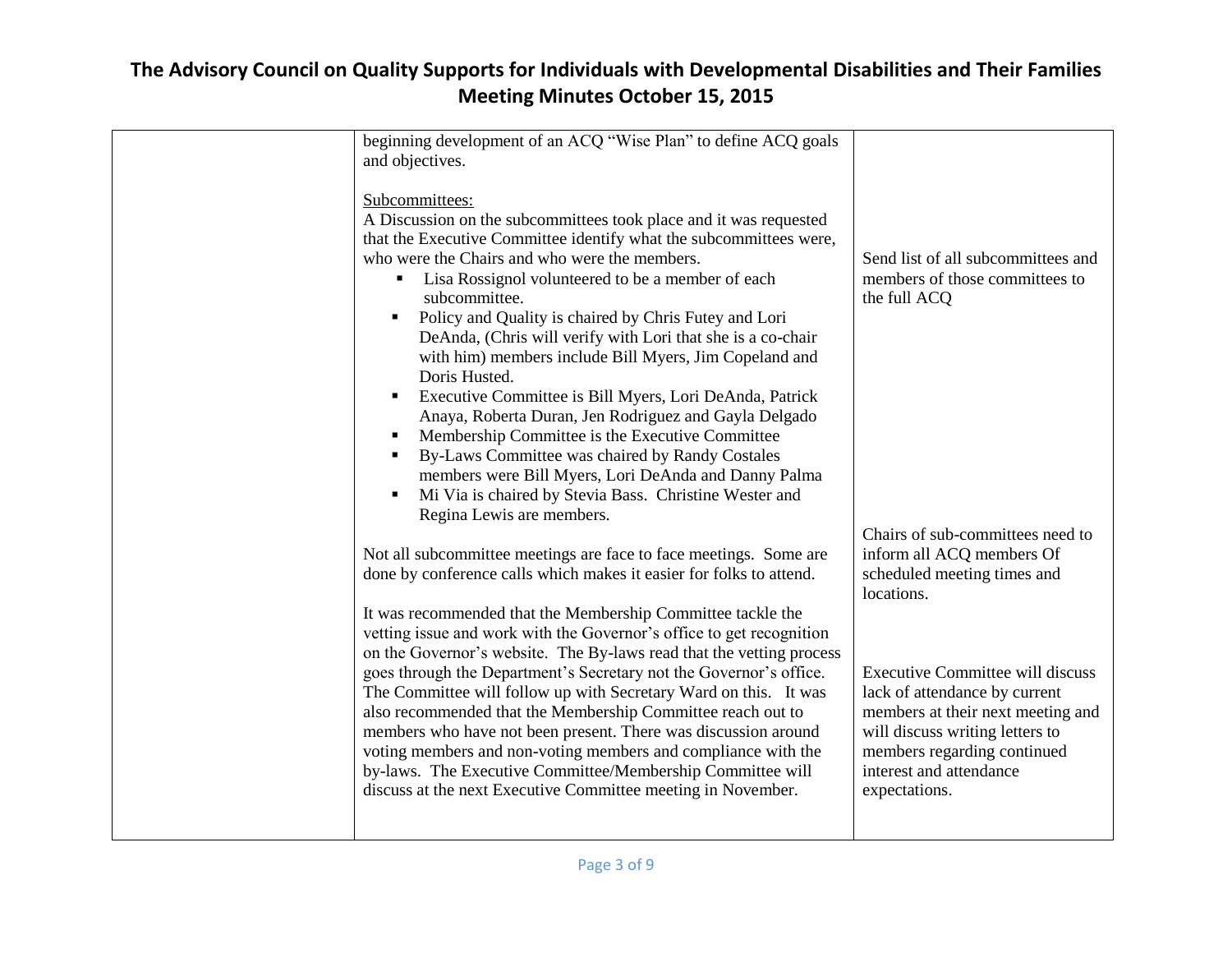| A recommendation was made to possibly reconvene the By-Laws          |  |
|----------------------------------------------------------------------|--|
| Committee as discrepancies and inconsistencies were pointed out that |  |
| may need to be addressed.                                            |  |
|                                                                      |  |
| It was suggested that the Family/Children Sub-Committee be           |  |
| reestablished. Lisa Rossignol is interested in this committee.       |  |
|                                                                      |  |
|                                                                      |  |
| DDW Renewal subcommittee: Jen Rodriguez, DDSD, stated                |  |
| this committee has not meet as the State needed to focus their       |  |
| time on the Outside Review Process. The DDW Renewal                  |  |
| Subcommittee will be re-established in the near future. The          |  |
| Division will be asking CMS for an extension to the current          |  |
| Waiver. Extensions are granted from CMS in 90 day                    |  |
| increments.                                                          |  |
|                                                                      |  |
| Waitlist committee is chaired by Les Swisher and Doris Husted.<br>٠  |  |
|                                                                      |  |
|                                                                      |  |
| Lilly Martinez requested that ACQ members be notified when           |  |
| each subcommittees are holding their meetings. She also              |  |
| suggested that folks could use skype.                                |  |
|                                                                      |  |
| Policy and Quality Subcommittee Report: Chris Futey                  |  |
| The P&Q Subcommittee reviewed the scorecard from New York            |  |
| State and what New Mexico will use for our Scorecard. Incident       |  |
| Management Bureau (IMB) data was reviewed. Steve Schan, DDSD,        |  |
| was there to explain how data would be scored. A Consultant that is  |  |
| working with New Mexico suggested using percentiles. We are also     |  |
| looking at a way to use Z scores combined with percentiles for total |  |
| scoring.                                                             |  |
|                                                                      |  |
|                                                                      |  |
| Recommendations were made on taking a look how we score late and     |  |
| failures. We could receive a report of all late a failures. Another  |  |
| issue was Abuse Neglect and Exploitation (ANE). It was suggested     |  |
| that these be broken out so they can be scored individually, not     |  |
| altogether.                                                          |  |
|                                                                      |  |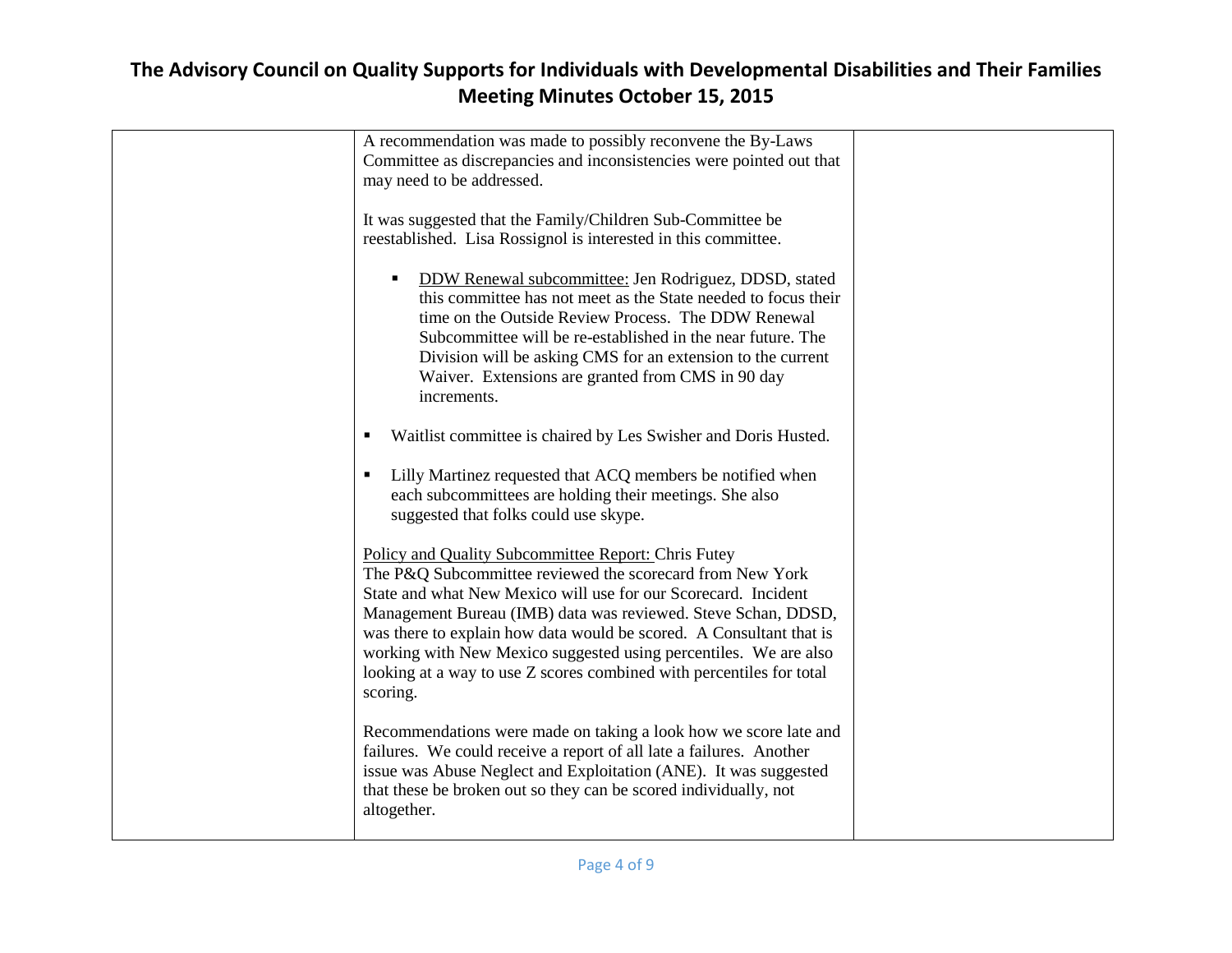| The P&Q subcommittee also reviewed the Transportation Safety<br>Guidelines from 1999. There was a lot of feedback on this and the<br>P&Q Subcommittee recommended these guidelines be discontinued<br>as NMAC already covers transportation safety. This recommendation<br>was taken to the Division's Bureau Chief meeting and they agreed to<br>discontinue these guidelines.                                                                                                                                                                                                                                                                                                                                                                                                                                                                                    |  |
|--------------------------------------------------------------------------------------------------------------------------------------------------------------------------------------------------------------------------------------------------------------------------------------------------------------------------------------------------------------------------------------------------------------------------------------------------------------------------------------------------------------------------------------------------------------------------------------------------------------------------------------------------------------------------------------------------------------------------------------------------------------------------------------------------------------------------------------------------------------------|--|
| Waitlist Subcommittee Report: Les Swisher<br>Les Swisher and Doris Husted met. There are approximately 6400<br>people on the waitlist.<br>The Intake and Eligibility Bureau (IEB) has received access to Vital<br>Records. IEB staff can now compare the waitlist to death records and<br>will do this annually. There were 90 people who have died and been<br>removed from the waitlist. IEB is also looking into using information<br>received from HSD to update demographic information for people<br>they are having trouble contacting. This can be done prior to<br>allocations. The Division will use the proposed reporting format from<br>Senate Bill 216, even though the bill was not passed, to report on the<br>waiting list. Data has been collected and is in rough form. A final<br>report should be completed within the next couple of months. |  |
| House Bill 2 passed allowing 1.1 million dollars from last year to be<br>transferred over to the current year for Waitlist activities and Provider<br>Capacity. The Division has started plans for activities to clean up the<br>waitlist. We will assess the needs for provider capacity for persons on<br>the waitlist. The Division has worked on getting a "Keeping in<br>Touch" letter for people on the waitlist to complete. This will allow<br>the division to survey what services and supports people currently<br>receive and what services and supports they are interested in. This<br>will also help determine provider capacity. The Subcommittee asked<br>to have input in this process.                                                                                                                                                           |  |
| The \$1.1 million appropriation came from the Senate Memorial<br>20 from 2013 legislative session. There were 4 major<br>recommendations.                                                                                                                                                                                                                                                                                                                                                                                                                                                                                                                                                                                                                                                                                                                          |  |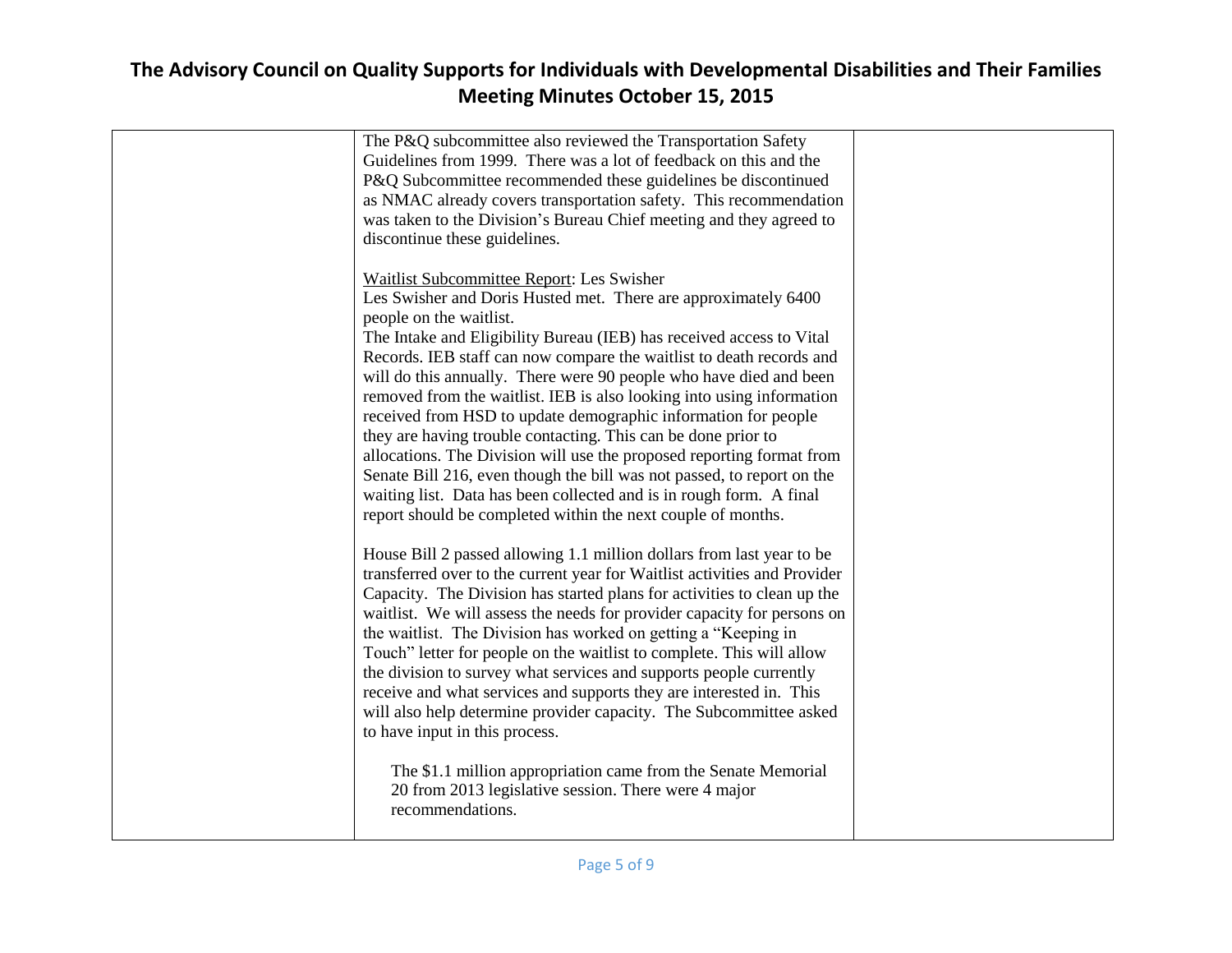| 1. Wait list clean up and needs assessment for people on the                           |                                   |
|----------------------------------------------------------------------------------------|-----------------------------------|
| <b>Central Registry</b><br>2. Mini grants to providers to increase systems capacity- a |                                   |
| onetime \$500,000.00.                                                                  |                                   |
| 3. Outreach to young people on the Central Registry. The School                        |                                   |
| to Work Pipeline for people between 17-25 years of age is an                           |                                   |
| initiative to support this outcome. There are about 1400                               |                                   |
| individuals in this age group where we might be able to provide                        |                                   |
| up to 10 hours of service a month: possibly transportation or<br>drivers education.    |                                   |
| 4. Outreach and communication- brochure for individuals on the                         |                                   |
| waitlist to include services that are available through the waivers                    |                                   |
| (DDW, MV and MF), support guides, information on State                                 | Les will follow up with           |
| General Funds, Respite, State plan benefits including the                              | subcommittee to allow for input   |
| community benefits option, and the Specialty Seating Clinic.                           | with HB 2.                        |
| \$41,000.00 for cleaning up the Central Registry                                       |                                   |
| \$500,000.00. for System capacity one time grants to providers                         |                                   |
| \$400,000.00. for the School to work pilot                                             |                                   |
| \$60,000.00 for Outreach and communication                                             |                                   |
| We have set aside 100,000 for miscellaneous costs                                      |                                   |
| There was discussion about having members submit information now                       |                                   |
| on what the proposals should include for the one time mini grants to                   |                                   |
| Providers. Lisa Rossignol stated that Parents Reaching Out has                         |                                   |
| expertise in public education they could take grants and focus on                      | Ask Carrie Roberts to provide     |
| outreach contracts and propose how to access funds. There was                          | information on the School to Work |
| concern about the return rate and continuing to use methods that are                   | initiative                        |
| not accessible to people and don't provide much response. Providers                    |                                   |
| can assist with this as they can communicate in different ways.                        |                                   |
|                                                                                        |                                   |
| Roberta requested input on how to structure the process for the                        |                                   |
| mini grants:                                                                           |                                   |
| What will the process be for submission?                                               |                                   |
| How does the provider get chosen for the mini grants?                                  |                                   |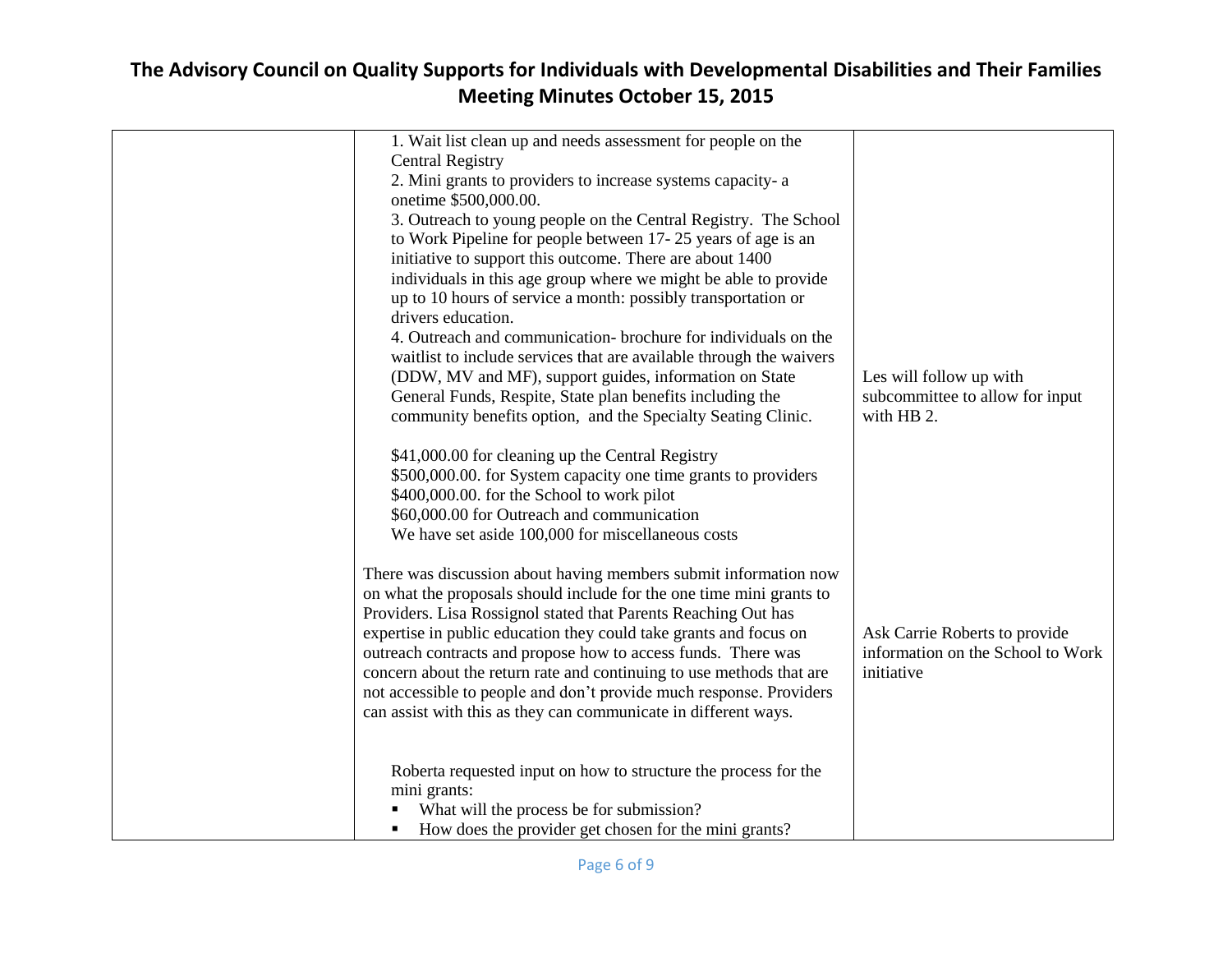| What will the mini grants be used for.<br>Examples: bonuses, computers, training<br>٠<br>Find out from providers what causes provider capacity issues.<br>$\blacksquare$                                                                                                                                                                                                                                                                                                                                                                                                                                                |                                                                                                                                                                                                     |
|-------------------------------------------------------------------------------------------------------------------------------------------------------------------------------------------------------------------------------------------------------------------------------------------------------------------------------------------------------------------------------------------------------------------------------------------------------------------------------------------------------------------------------------------------------------------------------------------------------------------------|-----------------------------------------------------------------------------------------------------------------------------------------------------------------------------------------------------|
| Lilly Martinez was against providers receiving money to provide a<br>bonus for long term employees which could be given to the Directors<br>of Provider Agencies.                                                                                                                                                                                                                                                                                                                                                                                                                                                       |                                                                                                                                                                                                     |
| Kathleen Cates recommended the following Motion:                                                                                                                                                                                                                                                                                                                                                                                                                                                                                                                                                                        |                                                                                                                                                                                                     |
| The State send an email out to consumers, guardians, advocacy<br>groups and providers to send a 4 page proposal for a mini grant<br>addressing the 4 goals stated in Senate Memorial 20. The State<br>will require financials, budget and a end of year report.<br>Applications will be due December 24th 2015. A committee<br>created by DDSD will include Parents, Consumers, DDSD and an<br>Advocacy Group. Will have a criteria created to evaluate.<br>Awards will be announced February 1, 2016 for March 1, 2016<br>implementation.                                                                              | Roberta will meet with Kathleen<br>Cates, Doris Husted and Lisa<br>Rossignol sometime in the next<br>week to discuss alternative ideas<br>for assessing needs of people on<br>the Central Registry. |
| Danny Palma seconded the motion. Jim Copeland would like to<br>amend the motion to include that funds need to be spent by June 30,<br>2016. A vote was taken all were in favor no one opposed.                                                                                                                                                                                                                                                                                                                                                                                                                          |                                                                                                                                                                                                     |
| Mi Via Subcommittee Report-Stevie Bass<br>The Mi Via Advisory Council (MVAC) had a retreat facilitated by<br>Mark Bennett. There were six focus areas that were addressed at their<br>retreat.<br>1. What is the purpose of Mi Via? - having flexibility and<br>freedom, providing knowledge, participant can make their<br>own decision and design their own life styles.<br>2. What will success in Mi Via look like in two years? -<br>Program sustainability, have more people served, make<br>program more streamlined and make it more participant<br>friendly.<br>3. How can Mi Via become more person centered? |                                                                                                                                                                                                     |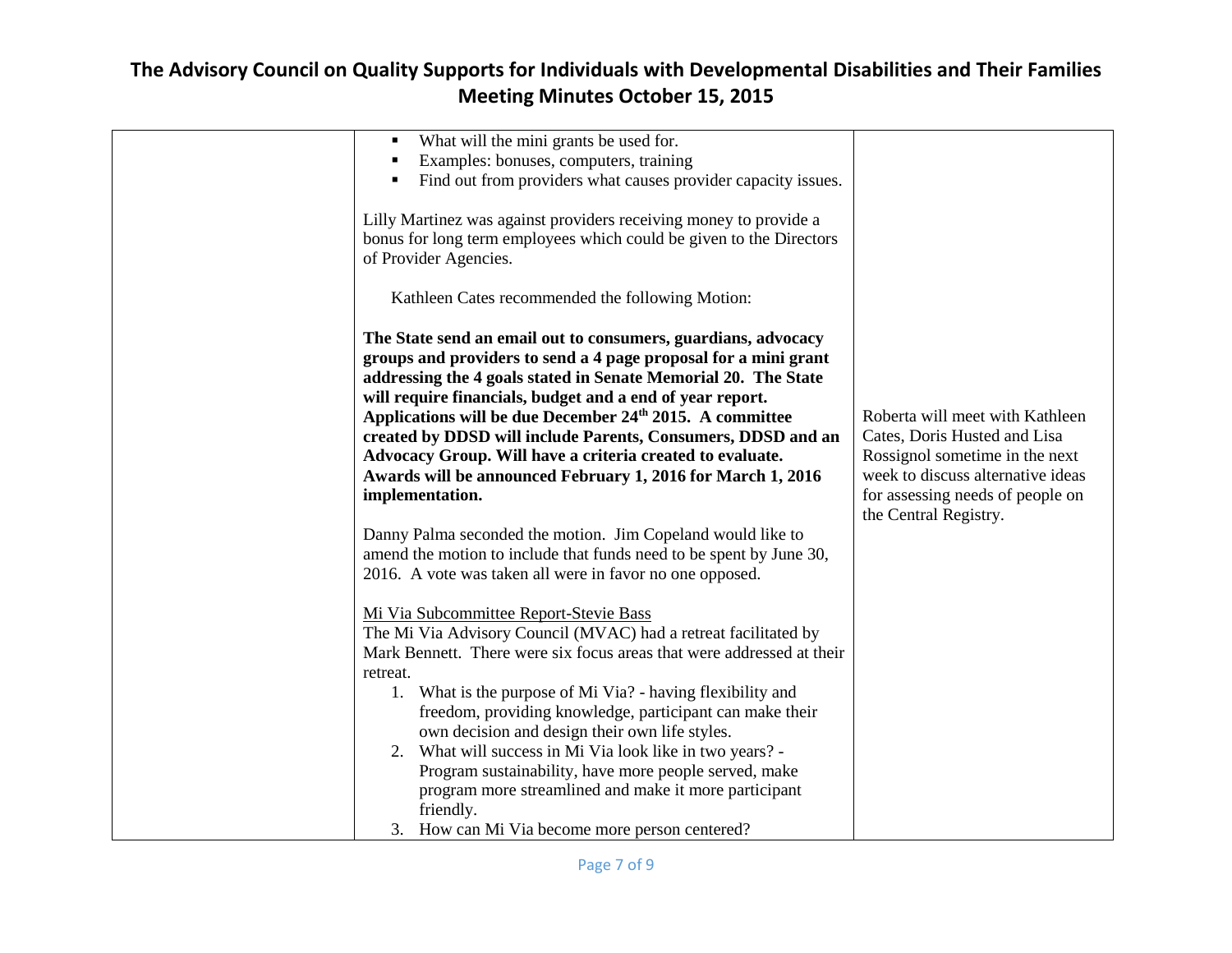| 4. Prioritize what is really do able?                                   |                              |
|-------------------------------------------------------------------------|------------------------------|
| 5. How to improve accessibility for participants? -                     |                              |
| Communication, training between all parties improve data                |                              |
| management, streamline and simplify.                                    |                              |
| 6. What program improvement can be made?- Improve the TPA               |                              |
| Communication, Improve training of the TPA Consultants,                 |                              |
| stiffer oversite of contractors, Stevie will provide what they          |                              |
| consider the doable to the full ACQ.                                    |                              |
|                                                                         |                              |
| <b>DDW Report-Jen Rodriguez</b>                                         |                              |
| Jen introduced Renee Lombardo, Program Specialist, and Diane Dahl,      |                              |
| Administrative Assistant, from UNM Continuum of Care- the Outside       |                              |
| Reviewer. Renee stated the OR process is due to go live on              |                              |
| November $1st$ , 2015. They are receiving training and finalizing their |                              |
| processes. Soft live review will begin next week. They are working      |                              |
| with live data within the next 10 days to determine if they have holes  |                              |
| in their process. Request For Information (RFI) will only be sent on    |                              |
| those items that are pending approval. Approvals, partial approvals or  |                              |
| denial letters will go to the Case Managers via email and be mailed to  |                              |
|                                                                         |                              |
| the guardian and individual. Qualis will review the Level of Care for   |                              |
| everyone, Children, Adults and Jackson Class members. The adults        |                              |
| that go through the OR process will only have data entry done by        |                              |
| Qualis                                                                  |                              |
|                                                                         |                              |
| Mi Via Report-Regina Lewis                                              |                              |
| Regina Lewis updated the committee that the Mi Via waiver was           |                              |
| approved for another five years. Effective this month there were        |                              |
| adjustments to the standards Mi Via participants use. Mi Via            |                              |
| Standards are written for participants versus Providers as in the DDW.  |                              |
| They are revising the Mi Via Standards and they will be placed on the   |                              |
| Mi Via website for public comment by November 1, 2015. Feedback         |                              |
| must be submitted by November 30 <sup>th</sup> , 2015.                  | Send ACQ Members the memo on |
|                                                                         | billing issues               |
| Human Service Department Report-Annabelle Martinez                      |                              |
| Annabel Martinez from HSD stated that Qualis has been staying           |                              |
| within their turnaround time. Qualis is contacting Case Management      |                              |